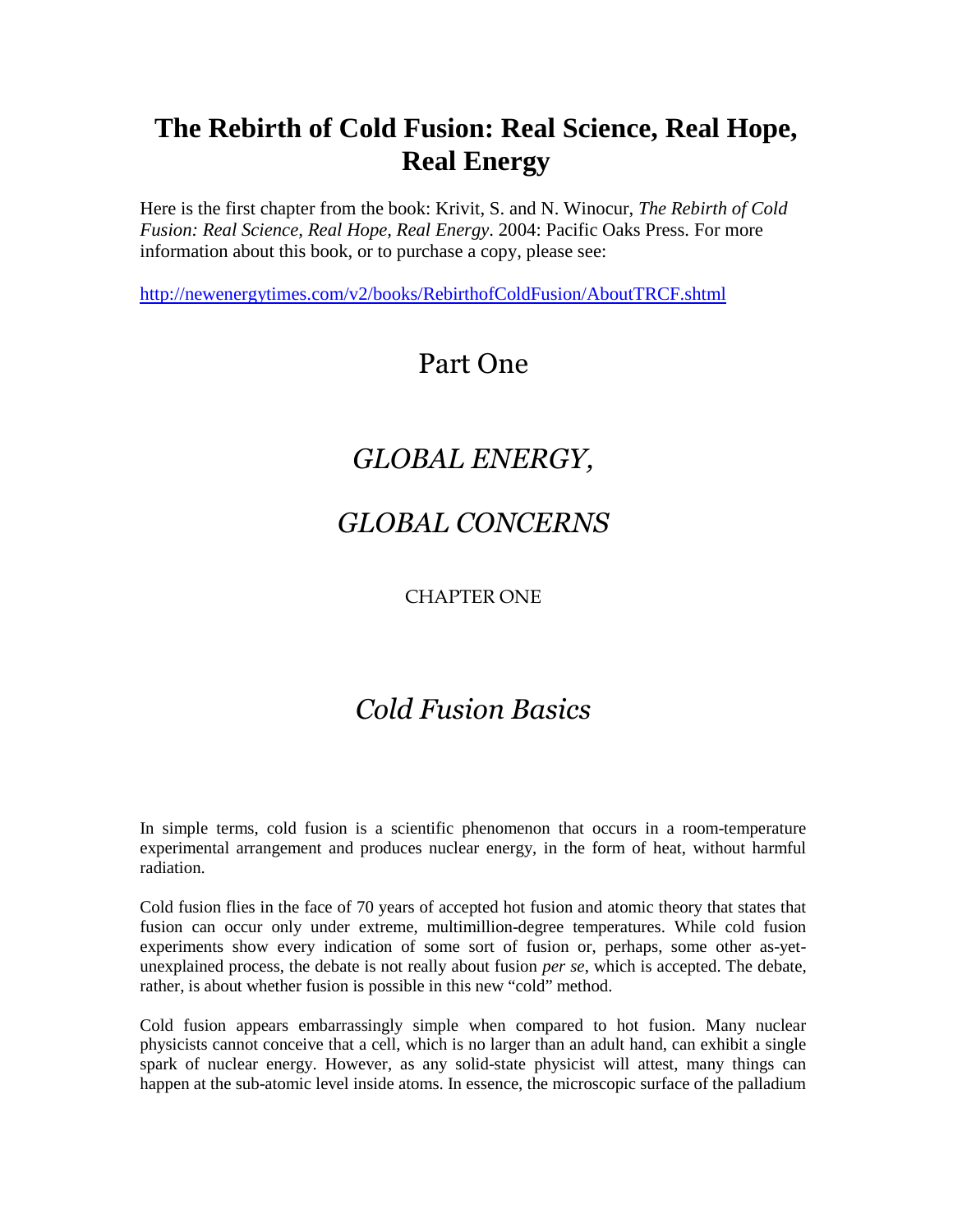metal, along with an as-yet-theorized determining factor, appears to provide the proper "squeeze," if you will, to allow deuterium nuclei to fuse.

#### Fusion's Fuel: Ocean Water

For decades, scientists in both the hot and cold fusion fields have hoped that fusion finally will solve the world's energy problems. If fusion power becomes commercially viable, it has the potential to fulfill the world's energy needs, using ocean water as fuel, safely, without greenhouse gasses or nuclear waste.

Most fusion experiments use a form of hydrogen known as deuterium for fuel. Deuterium atoms (Figure 1-1) are considered isotopes of hydrogen, because they have the same single proton that hydrogen does, but they also have one extra neutron.

In cold fusion experiments, deuterium may be used in a liquid or gaseous form. As a liquid, deuterium takes the form of  $D_2O$ , or more commonly, "heavy water," because it is 10 percent heavier than normal water. In the gas form, deuterium is noted as  $D<sub>2</sub>$ . Cold fusion reactions also require and occur in the presence of a metal, typically palladium but sometimes titanium or nickel.



Figure 1-1. Isotopes of Hydrogen: Protium, Deuterium & Tritium

Deuterium is naturally abundant in ocean water. With the vastness of the oceans, nature may, in fact, have given humankind an enduring supply of fuel that may be the most powerful and versatile source of energy ever known.

When Steve Nelson, now with the U.S. Naval Research Laboratory, was a nuclear astrophysics Ph.D. candidate at Duke University, he performed a calculation which shows that the impact of deuterium extraction from ocean water, for the purpose of generating fusion energy for the entire world's energy consumption, would lower the ocean surface only by one millimeter after several thousand years. Considering even the engineering inefficiencies and losses present in any power generation system, Earth's oceans have enough deuterium to last centuries.<sup>1</sup>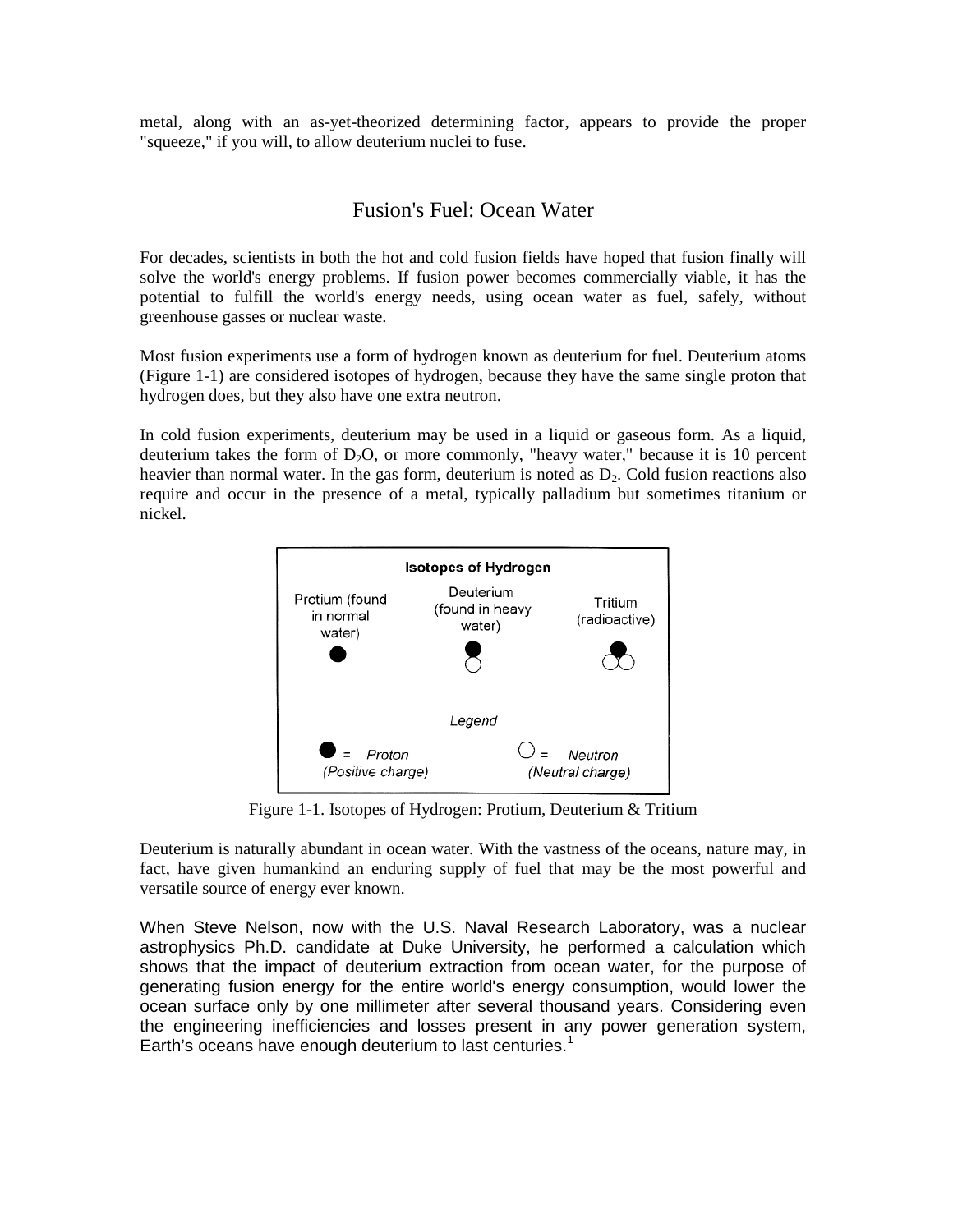#### Electrolysis

One of the most common methods used to perform cold fusion experiments is that of electrolysis. Electrolysis is the process of passing an electrical current through a liquid, such as normal water  $(H<sub>2</sub>O)$ , and separating the hydrogen atoms from the oxygen atoms. In the case of heavy water  $(D_2O)$ , deuterium atoms are separated from the oxygen atoms.

The basic cold fusion experiment is performed either in a small glass beaker, 250 milliliters in size, or in a narrow test tube, which can range from 20 to 100 milliliters in size. The difference in equipment varies based on the different methods of heat measurement employed.

In terms of its physical configuration and mechanical complexity, the apparatus is far less complex than the hot fusion apparatus. But a cold fusion electrolytic experiment is infinitely complex, deceptively so, on a smaller scale. Scientists must contend with a multitude of electrical, chemical, material science, metallurgical and time variables that all occur within the palladium cathode and the cell.

In the basic electrolytic cell, (Figure 1-2) an electrical circuit is made between the two poles of a battery and passed through a solution of liquid in a glass container. Two pieces of metal, or wires, are inserted into the container, one attached to the positive battery terminal, the other to the negative terminal.

Because pure water does not conduct electricity, the addition of salts to the liquid allows the electricity to flow through the solution, from one rod to the other. Lithium, in the form of LiOD, is a common salt used, as is potassium, in the form of  $K_2CO_3$ .

In a classical cold fusion electrolytic cell, platinum is usually connected to the positive terminal, palladium is usually connected to the negative terminal of the power source, and the heavy water solution is separated into its elemental components, deuterium and oxygen, by flow of current.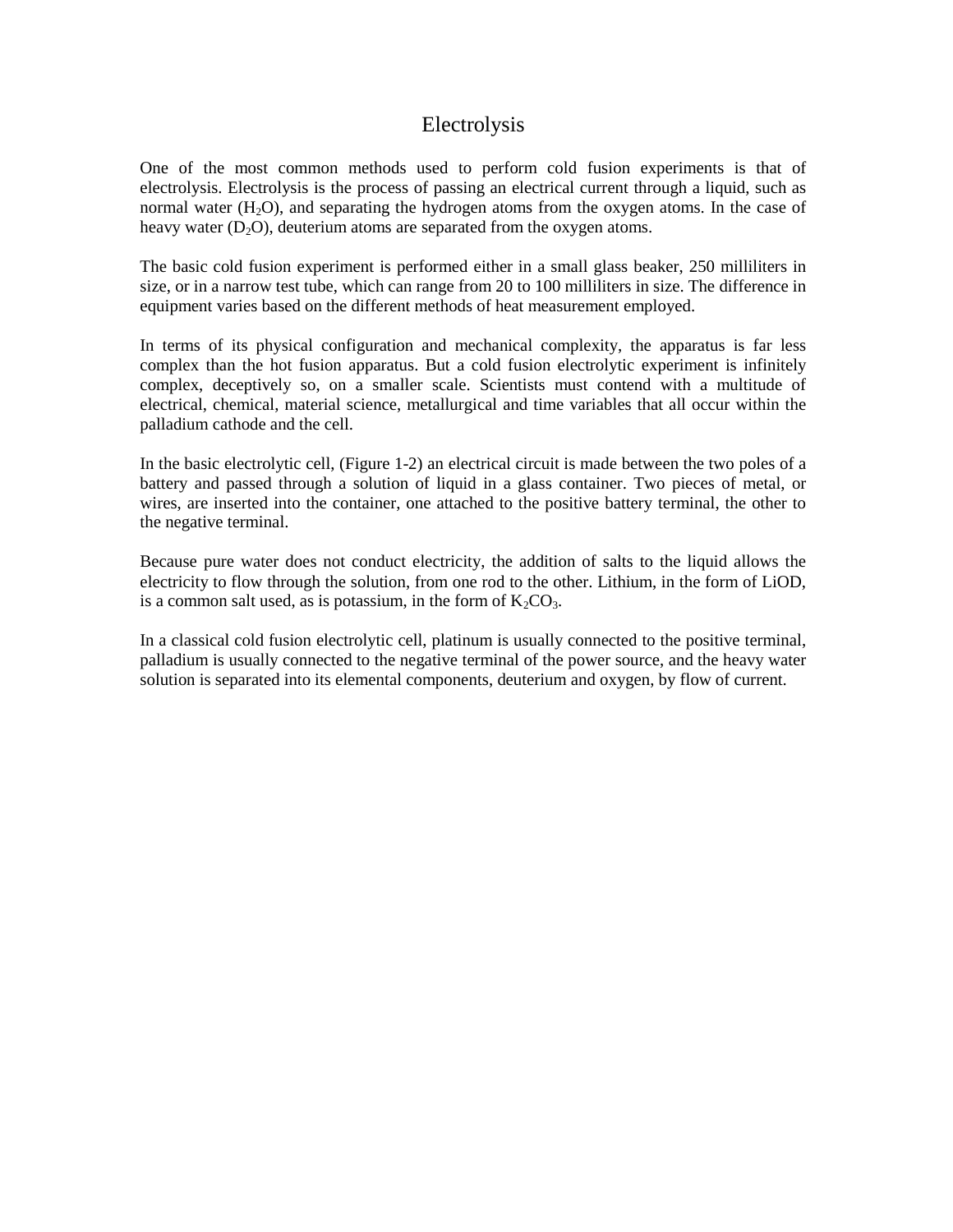

Figure 1-2. Simple Electrolytic Cell. (Drawing by Craig Erlick)

#### **Calorimetry**

The key effect that scientists seek in cold fusion experiments is the generation of large amounts of heat. This is the predominant reaction product from cold fusion and the most important for any potential commercial viability. The instrument to detect the presence of heat generation from cold fusion experiments is a calorimeter. A calorimeter measures heat. Just as a light bulb gives off heat when a current is passed through its filament, so does an electrolytic cell give off heat when current is passed through it. There are several types of calorimeters.

The critical piece in the cold fusion electrolytic experiment is the cathode. This is generally thought to be the site of the energy production, and it is submerged inside the cell. The energy emerges from the reaction between the metal cathode and the gaseous deuterium as heat, which in turn, causes the surrounding liquid to heat up. In order to measure the energy coming from the cell, one must be able to measure accurately this heat coming from the cell. This is the purpose of precision calorimetry.

Calorimetry is a complicated process and requires explicit skill and training. Generally, it is taught only in the field of physical chemistry, and even then, the occasions to use it are rare. Calorimetry is seldom taught in physics classes because physicists normally don't use calorimetry. This will turn out to be a major stumbling block for skeptical physicists trying to make sense of cold fusion.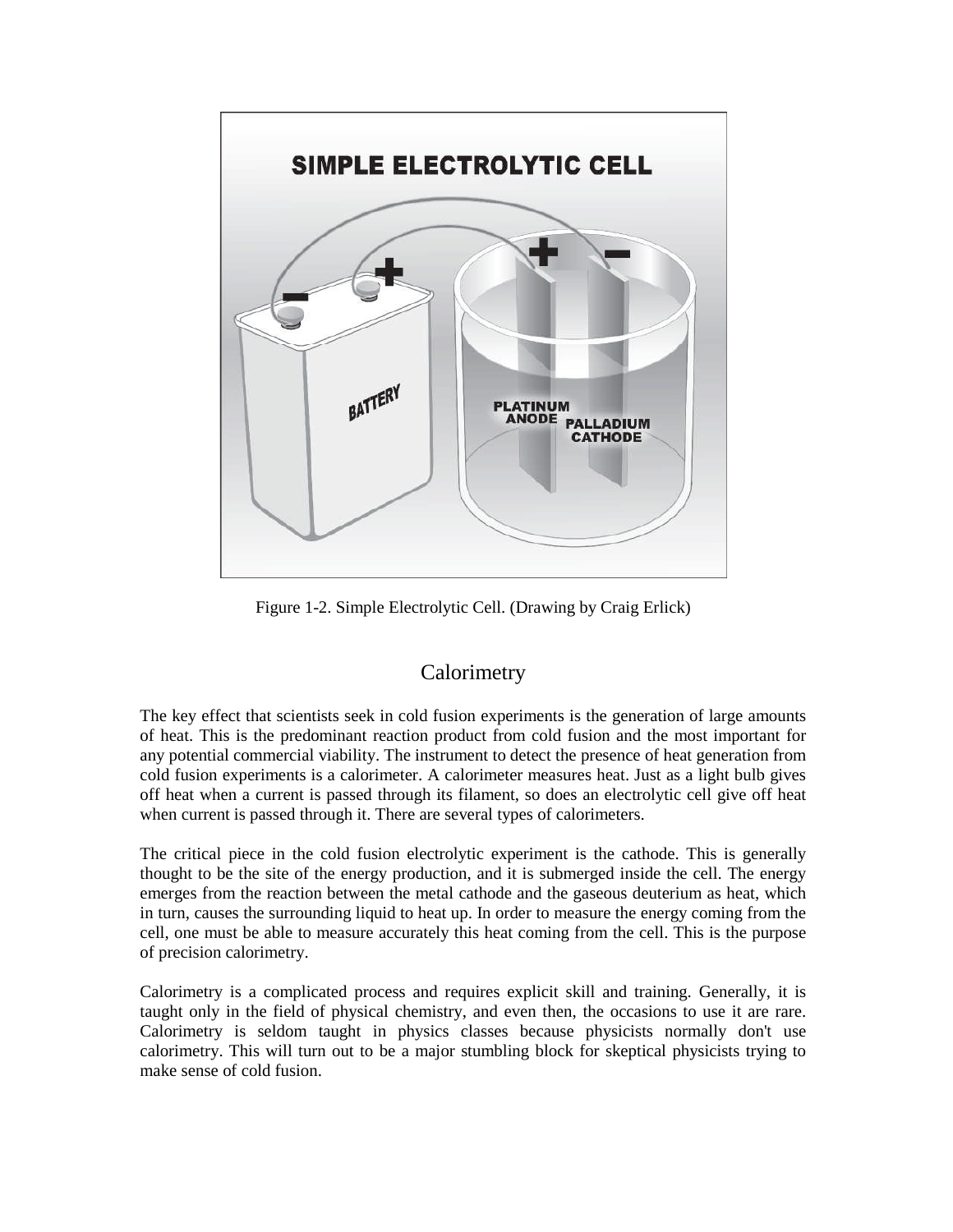The three types of calorimeters are isoperibolic, envelope-type, and mass-flow. Each has its strengths and weaknesses, but all require specialized skill. Figure 1-3 depicts the concept of the mass-flow type of calorimeter. The calorimeter surrounds the electrolytic cell in an independent jacket of water, much like the water that cools one's car engine. The water is made to flow continuously around the cold fusion cell. An electronic thermometer (thermistor) constantly measures the temperature going into the calorimeter, and another thermistor measures the water as it departs the calorimeter. The difference between these two readings and the flow rate of the surrounding water gives the amount of heat, or energy, being generated by the cell.



Figure1-3. SRI International-type Flow Calorimeter surrounding cold fusion cell. (Drawing by Craig Erlick)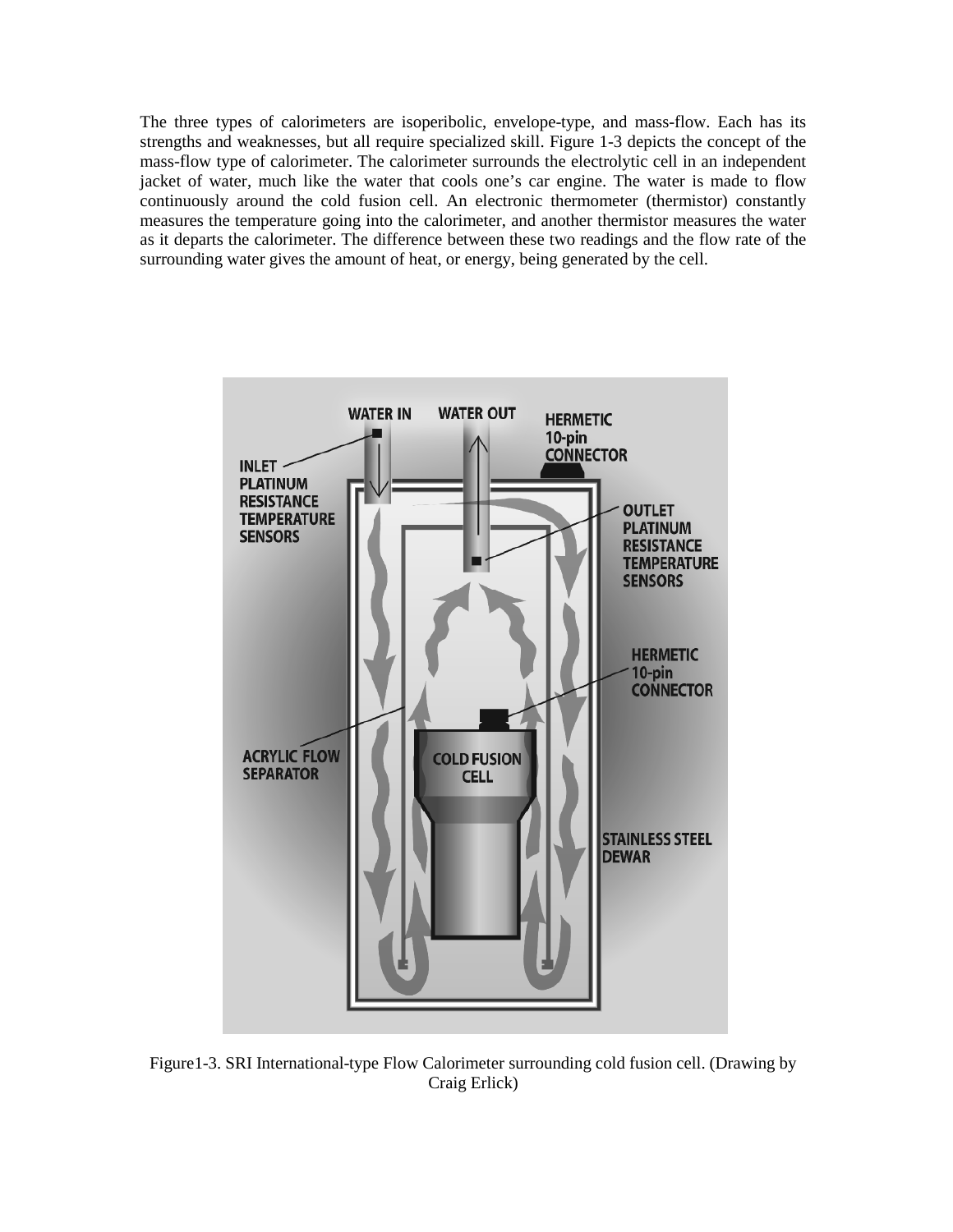### Excess Heat

A fundamental principle in electrochemistry is that, when one places a certain amount of electrical energy through an electrolytic cell, one expects to get a commensurate amount of heat to come out of the cell.

For those who are mathematically inclined, this is represented in the following manner. If "Q" represents the amount of heat, "V" is the voltage, "I" is the current, and "t" is time, then  $Q=V^*$  I \*t.

In a standard electrolytic cell, the amount of energy coming out of the system is normally straightforward to calculate, using the above formula.

However, what Fleischmann and Pons discovered was that, in their cold fusion cell, Q, the amount of heat energy coming out of the cell, was much larger than it should have been based on any chemical reaction. An excessive amount of heat was coming from the experiment. It did not, in any way, match the amount of electrical energy going in plus other accounted-for energy losses! And this, in a nutshell, was their fundamental historic discovery: Something within the cell was releasing a new, "hitherto unknown" (Fleischmann-Pons) source of potential energy. In cold fusion research, this is the most important aspect of the phenomenon and is known by the term "excess heat."

### How Cold Fusion Works

Figure 1-4 displays one of the most widely accepted models of the deuterium-deuterium cold fusion reaction. The nuclei (the center part of each atom) of two deuterium atoms, comprising a proton and neutron each, join together to form one helium-4 atom. Large amounts of heat also are given off as a result of the reaction.



Figure 1-4. One Proposed Cold Fusion Nuclear Reaction